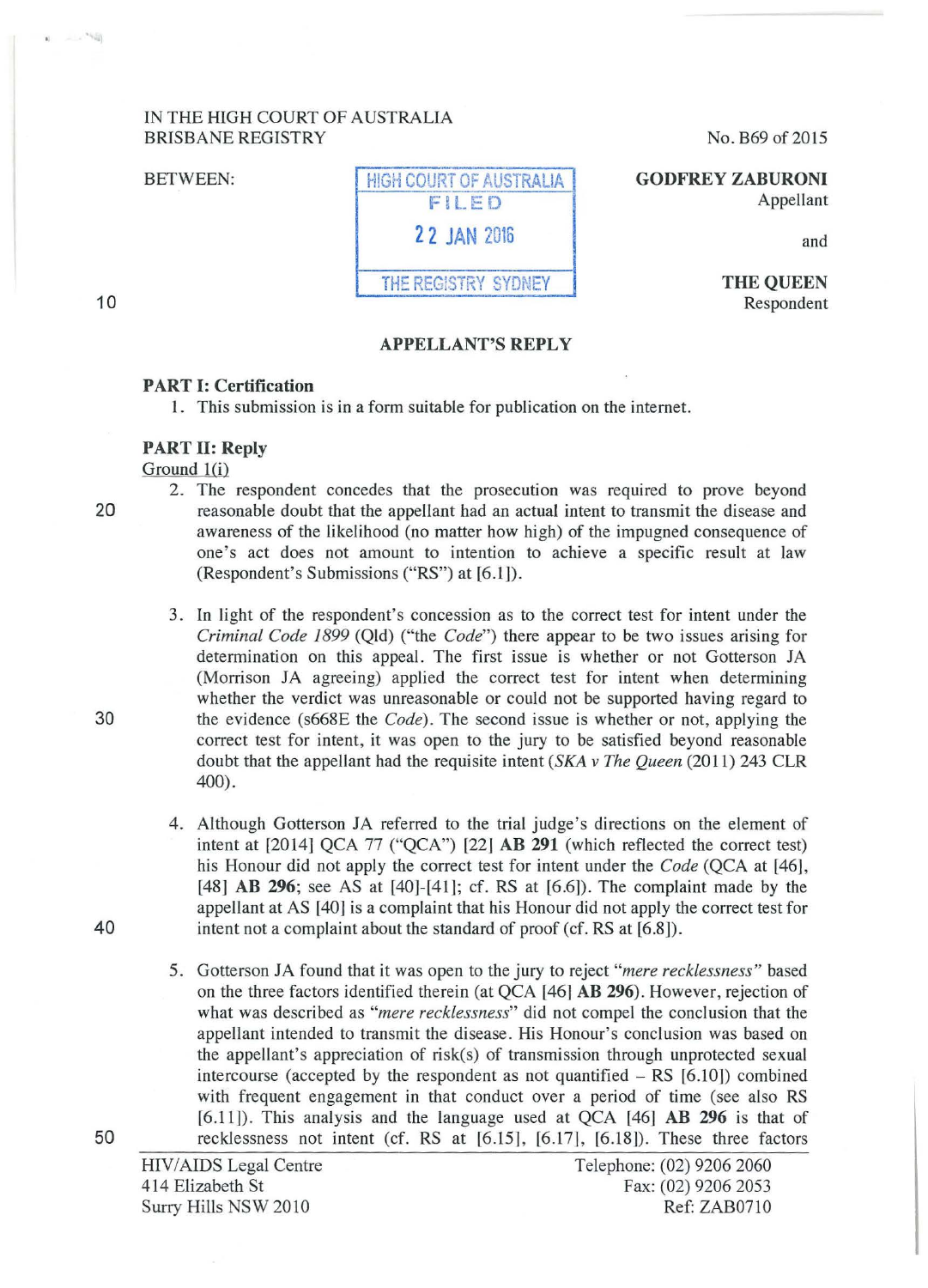identified by Gotterson JA at QCA [46] **AB 296** are not sufficient to establish the requisite intent in the appellant's case (see AS at [20]-[21], [39]-[41]; cf. RS at  $[6.12]$ .

- 6. These three factors were the only factors involved in the finding of Gotterson JA that it was open to the jury to reject *"mere recklessness"* (QCA at [46] **AB 296;** cf. 6.12]). Gotterson JA described the frequent engagement in sexual intercourse as of *"singular significance"* (QCA at [46], **AB 296).** Apart from an appreciation of risk(s) of transmission associated with unprotected sexual intercourse no other 10 evidence or factor is identified by Gotterson JA as supporting an inference that the appellant had the requisite intent. Nor is there any such evidence.
- 7. The appellant does not accept that the more often something is done which is dangerous to human health, particularly of another, the more readily it can be inferred the potential outcome is intended (cf. RS at [6.13]). Frequent engagement in dangerous conduct does not mean (of itself) that a person intends to bring about a (possible or probable) negative consequence of that conduct (see Applegarth J at [83]-[88] **AB 302-303).** This is particularly so where the likelihood of the negative outcome occurring is low and the reason for engaging in the impugned conduct is 20 the pursuit of sexual pleasure.
- 8. The appellant should not be understood as submitting that evidence of motive is required before the requisite intent can be inferred (cf. RS at [6.19]). The submission at AS [28] reflects the test for intent under the Code, namely that the person had a purpose or design *(seeR v Ping* [2006]2 Qd R 69 at [35], [38] and *R v Willmott (No 2)* at 418; cf. RS at [6.19]). Motive as it is understood in the criminal law (as to which see *De Gruchy v The Queen* (2002) 211 CLR 85) should not be confused with a person's purpose (cf. RS at [6.19]). The complainant also gave evidence that the appellant had told her unprotected sexual intercourse was more 30 pleasurable for him (Tl-38.10-.12, Tl.38.56-.59, **AB** 39; cf. RS at [6.20]).
	- 9. The respondent submits that the finding of Gotterson JA at QCA [46] **AB 296** was also based on the appellant's lies and that his Honour used these lies as evidence which was open to the jury to be used as consciousness of guilt for the offence charged (RS at [6.21]-[6.24]). No member of the Court of Appeal used the appellant's lies as evidence of a consciousness of guilt on the part of the appellant for the intent offence (cf. RS at [6.24]).
- 10. The appellant's submission with respect to the lies relates to how the lies could be 40 used when determining whether the verdict was unreasonable or could not be supported having regard to the evidence. The directions that were given to the jury on the subject of lies cannot change the probity of that evidence when consideration is given as to whether or not the verdict is unreasonable (cf. RS at [6.22]).
- 11. The respondent appears to rely on lies as part of the circumstantial case against the appellant separate from their asserted possible use as a consciousness of guilt in relation to the offence of transmit a serious disease with intent (RS at [6.23]). It is submitted that Gotterson JA used the lies relied upon by the prosecution at trial in the only way it was open to do so, namely as evidence of an appreciation of the 50 risk(s) of transmission associated with unprotected sexual intercourse (QCA at [43]

 $\epsilon_{\rm{th}}$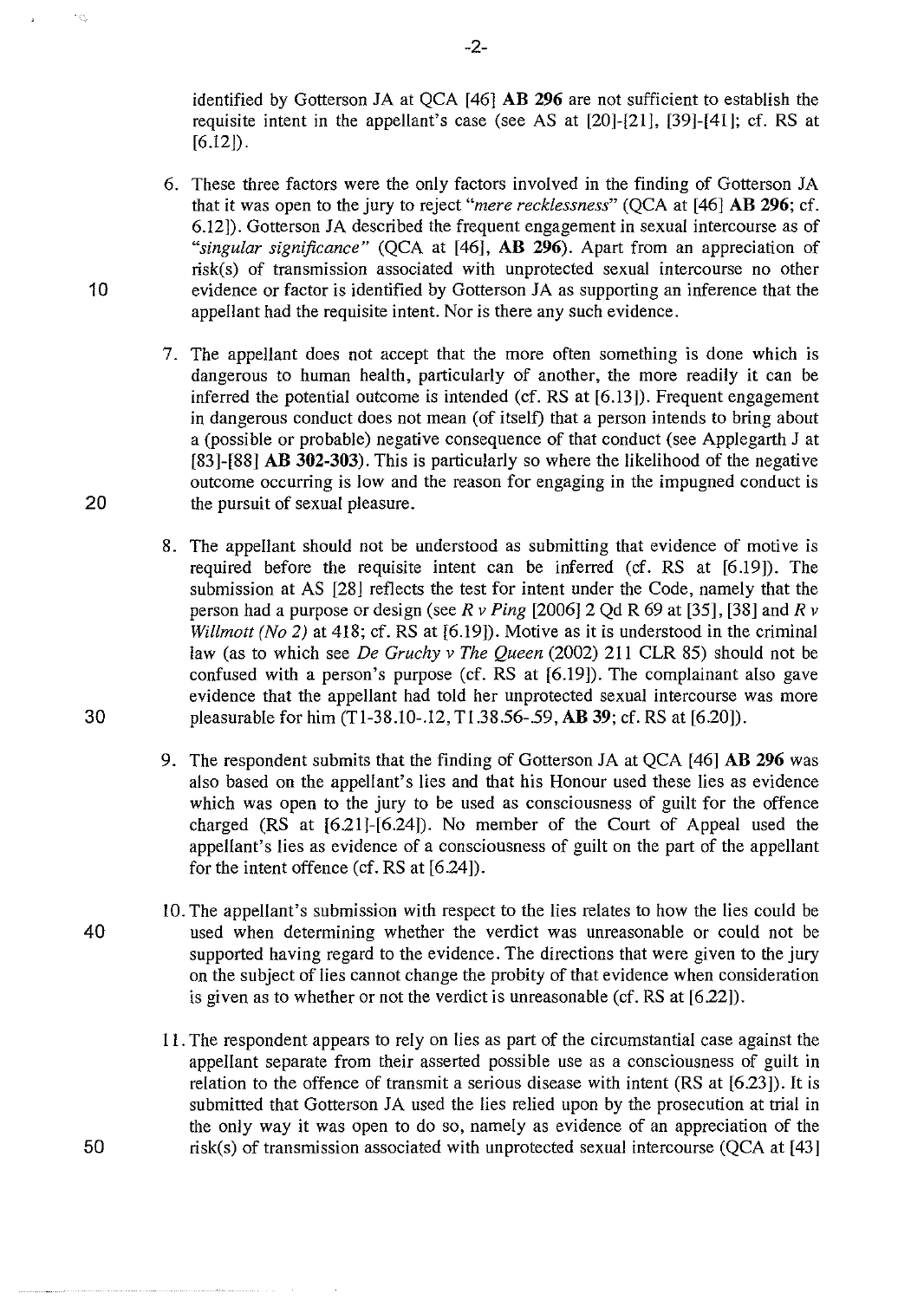**AB 295).** The appellant's lies could not be used to distinguish between whether the appellant intended to transmit the disease or was reckless as to its transmission (through consciousness of guilt reasoning or otherwise).

- 12. The direction (accepted by the respondent to be erroneous) to the jury that referred to two equally competing hypotheses was not an error that favoured the appellant (cf. RS [6.26]). The respondent's submission at RS [6.26] has as its premise that the requisite intent was a reasonable inference to draw (see AS at [50]). Likewise, the direction to the jury on this subject implied that an inference of an intent to transmit 10 the disease was a reasonable inference to draw (SU 3-8, **AB 248).** The direction and the respondent's submission ignores the difficulties associated with applying traditional circumstantial evidence reasoning to states of mind in a case like this where the question is whether it can be inferred that a person had a particular state of mind indicating a higher culpability (see AS at [49]-[50]).
- 13. The respondent seeks to defend the outcome of the appeal on the basis of the additional reasons given by Morrison JA (RS at [6.27]-[6.30]). Notably, Morrison JA agreed with the reasons given by Gotterson JA (QCA at [51], [71] **AB 297, 299).** The matters relied upon by Morrison JA and the respondent do not support an 20 inference that the appellant intended to transmit the disease to the complainant (cf. QCA at [61]-[64], [67]-[68] **AB 298-299,** RS at [6.27] - [6.28]). Further, the additional reasons of Morrison JA are largely a comparison between the evidence in the appellant's case and the evidence in *R v Reid* [2007]1 Qd R 64. However, *R v Reid* does not set *"a factual minimum for the exclusion of recklessness"* or the presence of intent (QCA at [48] **AB 296).** Further, in *R v Reid* there were other matters from which the requisite intent could be inferred (see AS at [45]).
- 14. The appellant need not show that there has been a miscarriage of justice (cf. RS at [6.30]-[6.31]). The question for the court below was whether the verdict of the jury 30 was unreasonable or could not be supported having regard to the evidence (see s668E of the Code). The question for this Court is whether the Queensland Court of Appeal erred by holding the verdict was not unreasonable and could be supported having regard to the evidence **(AB 313).**

#### Ground 1(ii)

- 15. The appellant does not accept that it could be inferred that the appellant had the requisite intent at the commencement of the relationship (cf. RS at [6.35]). For the reasons given at AS [63] it cannot be said that the appellant knew at the commencement of the conduct that the conduct would be engaged in frequently in 40 the continuous future.
	- 16. Unlike the appellant's case, in *R v Reid* it could be inferred that the requisite intent existed at the commencement of the relationship and the inference did not depend on the passage of time (see AS at [61]; cf. RS at [6.36], [6.38]).
- 17. Gotterson JA inferred that the appellant had the requisite intent from his frequent engagement in the impugned conduct over a period of time aware of risk(s) associated with that conduct (QCA [46] **AB 296,** RS [6.9] and [6.12].). This finding necessarily involves the proposition that at some earlier point of time the appellant 50 was simply reckless (cf. RS at [6.35], [6.37]). It was therefore necessary to identify

 $\mathbf{t}_{\text{c}}\frac{\partial}{\partial x}$